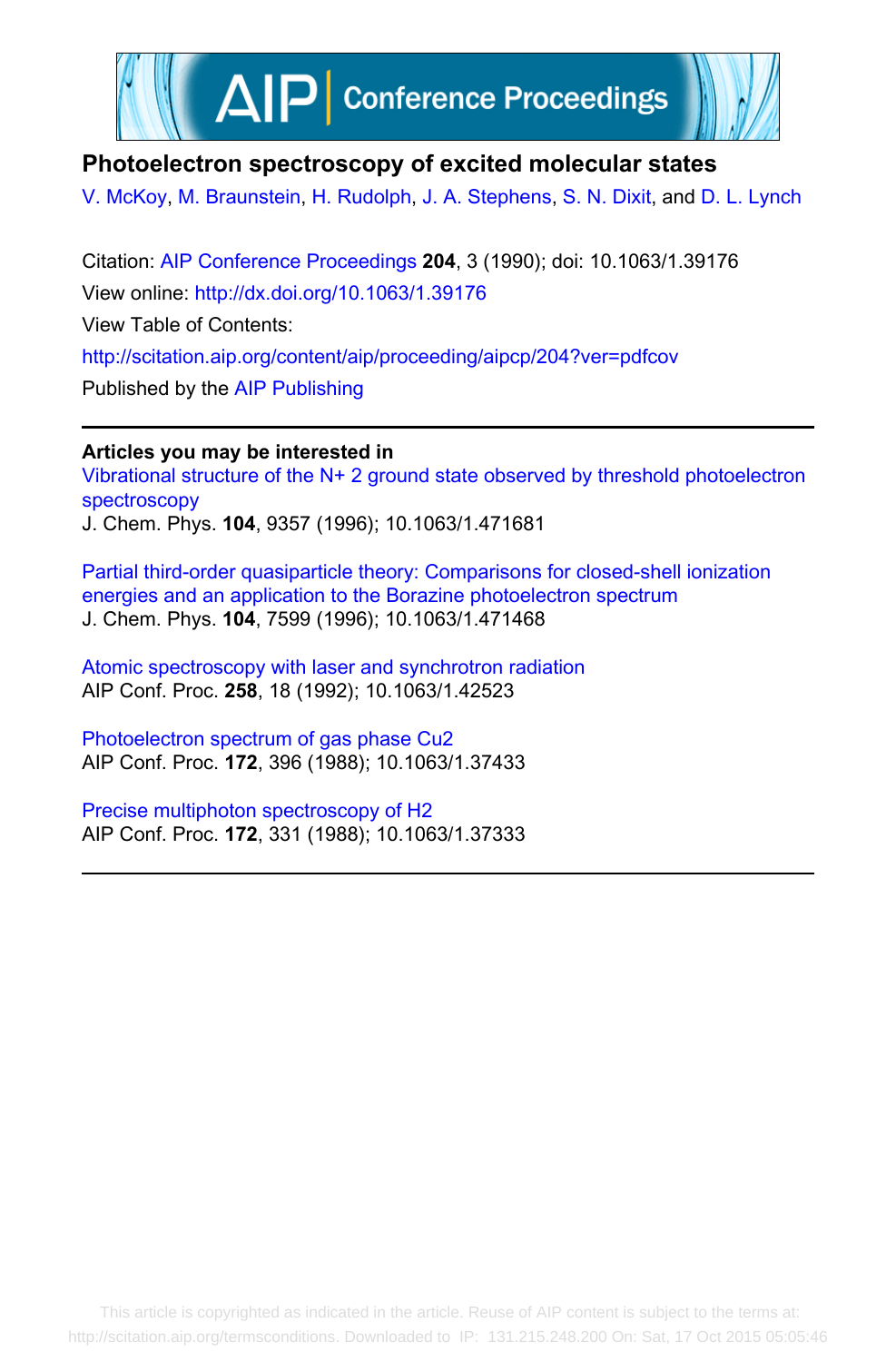## PHOTOELECTRON SPECTROSCOPY OF EXCITED MOLECULAR STATES

### V. McKoy, M. Braunstein, H. Rudolph, and J. A. Stephens Noyes Laboratory of Chemical Physics California Institute of Technology Pasadena, CA 91125

S. N. Dixit Lawrence Livermore National Laboratory Livermore, CA 94550

> D. L. Lynch Department of Chemistry University of Nevada **Reno, NV 89557**

Resonance enhanced multiphoton ionization (REMPI) utilizes the tunable radiation of dye lasers to ionize a molecule by preparing an excited state via absorption of one or more photons and subsequently ionizing that state before it can decay. A remarkable feature of REMPI is that the very narrow bandwidth of laser radiation makes it possible (i) to select a specific rovibrational level in the ground electronic state, (ii) to pump this level up to another specific level of an excited electronic state, and (iii) to subsequently ionize the prepared state via absorption of one or more additional photons. Coupled with high-resolution and angleresolving photoelectron spectroscopy, REMPI is clearly an important probe of the photoionization dynamics of excited molecular states at a quantum-state specific level. This extreme state-selectivity gives rise to many basic and practical applications of REMPI.

In this talk I will discuss some results of our studies of ion rotational and vibrational distributions for REMPI of small molecules such as  $H_2$ , 02, NO, OH, and CH which illustrate dynamically important features of these processes.1 Some highlights of these results include (i) non-Franck-Condon ion vibrational distributions arising from the presence of autoionizing and shape resonances in the electronic continuum and from the rapid evolution of the angular momentum composition of resonant orbitals.2-4 Such non-Franck-Condon ion distributions will be seen in the photoionization of molecular Rydberg states which is generally expected to occur with preservation of vibrational quantum number, i.e.,  $\Delta v = v^+$  $-v' = 0$ . This behavior introduces serious complications both in the extraction of state populations from REMPI signals and in the use of this technique for state-specific production of ions; (ii) rotational distributions of ions and their associated photoelectron angular distributions.5,6 These rotationally-resolved studies provide dynamical insight into the angular momentum composition of the photoelectron wave function which is often not evident in rotationally-unresolved spectra.

#### © 1990 American Institute of Physics 3

 This article is copyrighted as indicated in the article. Reuse of AIP content is subject to the terms at: http://scitation.aip.org/termsconditions. Downloaded to IP: 131.215.248.200 On: Sat, 17 Oct 2015 05:05:46